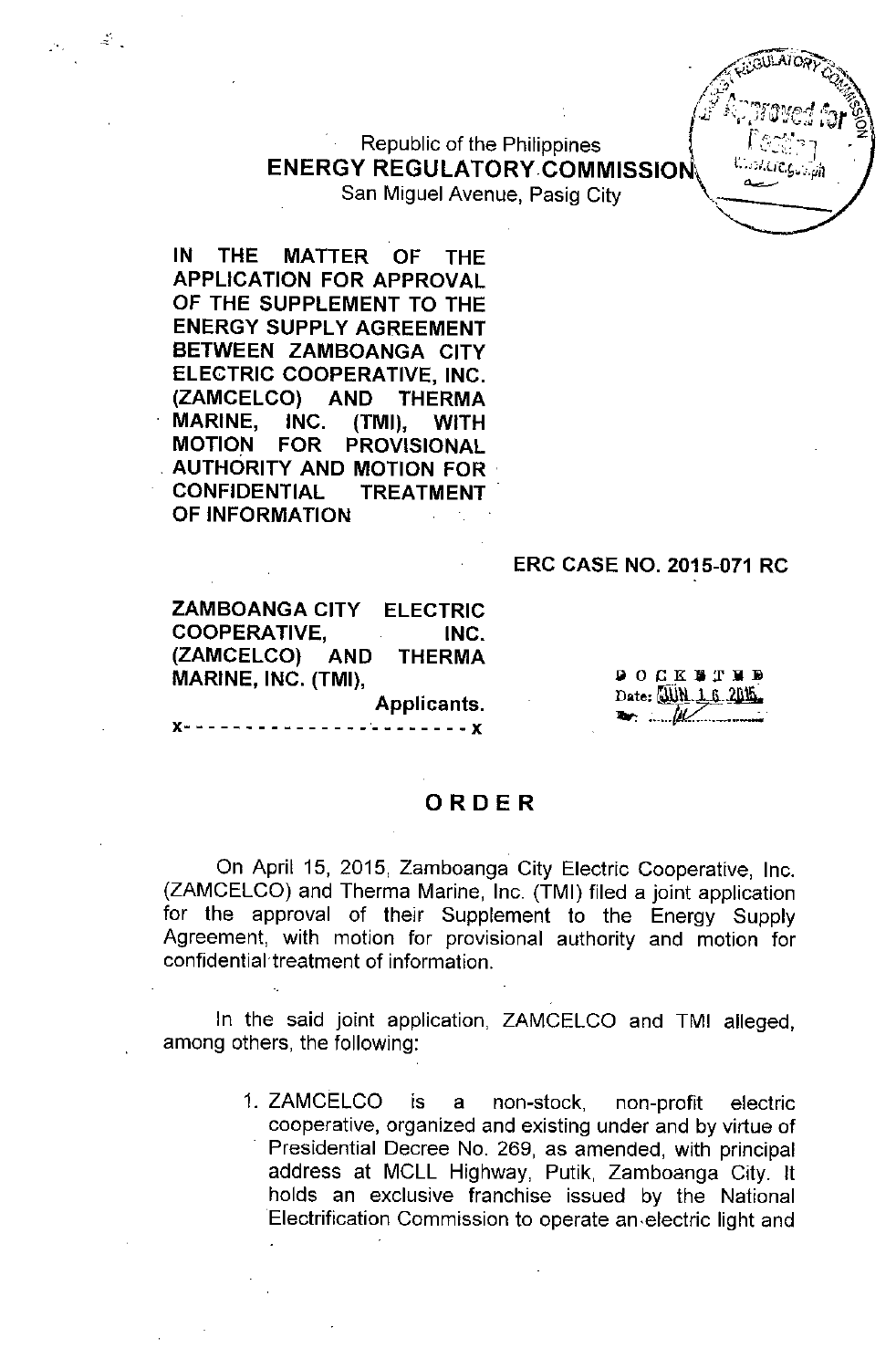.,

المستحق

power distribution service in Zamboanga City (Franchise Area);

- 2. TMI is a generation company duly organized and existing under the laws of the Republic of the Philippines with principal office address in Mobile 2, Lawis, Sta. Ana, Nasipit, Agusan del Norte. Copies of TMl's Securities and Exchange Commission Certificate of Registration, Articles of Incorporation and By-Laws, General Information Sheet and Audited Financial Statements are attached to the joint application as Annexes "A", "B", "C" and "0," respectively;
	- 2.1 TMI owns and operates the 100 MW Power Barge No. 117 (PB 117) in Nasipit, Agusan Del Norte and the 100 MW Power Barge No. 118 (PB 118) in Maco, Compostela Valley, which it acquired from the Power Sector Assets and Liabilities Management Corporation (PSALM) upon their privatization in accordance with Republic Act No. 9136, otherwise known as the "Electric Power Industry Reform Act of 2001 (EPIRA); and

Ť

2.2 TMI is joining ZAMCELCO as co-applicant in this case in order to assist it in securing approval of the terms and conditions of the Energy Supply Agreement dated January 12, 2012 (ESA),as amended by the Supplement to the Energy Supply Agreement dated March 27, 2015 (Supplement Agreement), entered into by and between ZAMCELCO and TMI;

## NATURE OF THE APPLICATION

3. The instant joint application seeks approval by the Commission of the ESA, as amended by the Supplement Agreement, entered into by and between ZAMCELCO and TMI, pursuant to Rule 20 (B) of the Commission's Rules of Practice and Procedure (ERC Rules).

Copies of the ESA and the Supplement Agreement are attached to the joint application as Annexes "E" and "F", respectively;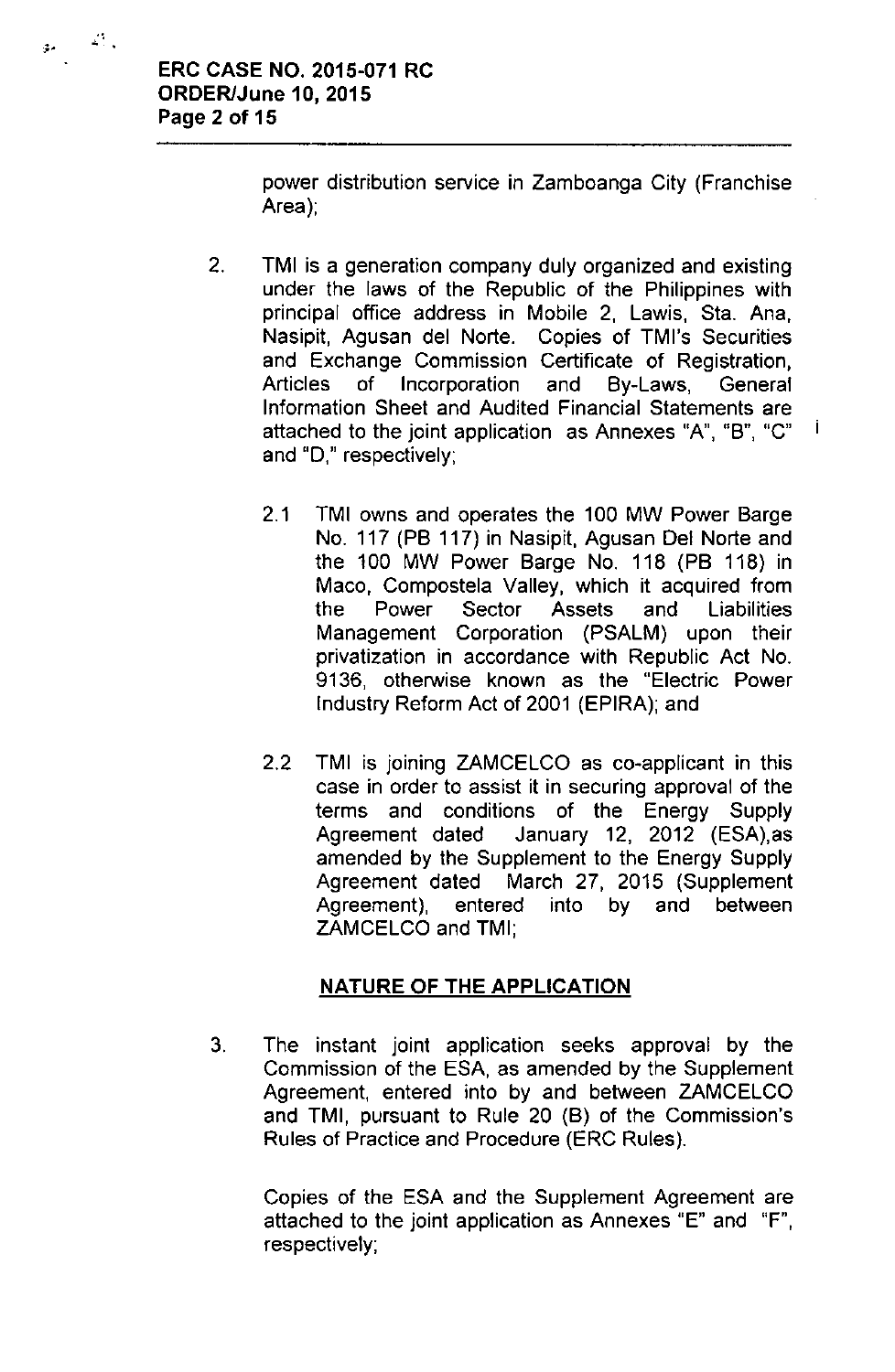$\mu_{\rm{eff}}=45\%$ 

# STATEMENT OF FACTS

- 4. ZAMCELCO currently sources its electricity requirements from the Power Sector Assets and Liabilities Management Corporation (PSALM), Mapalad Power Corporation (MPC), and TMI.
	- 4.1 On January 12, 2012, ZAMCELCO entered into an ESA with TMI for the supply of 18MW for a term of three (3) years from Effective Date of April 20, 2012 to April 19, 2015(Original Term). The ESA was approved by the Commission in a Decision dated 26 November 2012 in ERC Case No. 2012-039RC, with the following applicable rates:

| <b>Cost Component</b>                 | <b>Approved Rates</b>                                                                                                                                                                                                        |     |  |  |
|---------------------------------------|------------------------------------------------------------------------------------------------------------------------------------------------------------------------------------------------------------------------------|-----|--|--|
| Capacity<br>Fee                       | 2012                                                                                                                                                                                                                         | 278 |  |  |
| (PhP/kW/month)                        | 2013                                                                                                                                                                                                                         | 296 |  |  |
|                                       | 2014                                                                                                                                                                                                                         | 323 |  |  |
|                                       | 2015                                                                                                                                                                                                                         | 305 |  |  |
| Fixed<br>O&M<br>Fee<br>(PhP/kW/month) | 239                                                                                                                                                                                                                          |     |  |  |
|                                       |                                                                                                                                                                                                                              |     |  |  |
| Energy Fee (PhP/kWh)                  | 0.14864                                                                                                                                                                                                                      |     |  |  |
| <b>Fuel and Lube Oil Rate</b>         | thru<br>Pass<br>cost based<br>fuel<br>on.<br>consumption rates of 0.2358 liter/kWh<br>or actual, whichever is lower, for Heavy<br>Fuel Oil (HFO) and 0.00242 liter/kWh or<br>actual, whichever is lower, for Lube Oil<br>'LO |     |  |  |

4.2 Details of ZAMCELCO's other supply contracts are as follows:

| <b>SUPPLIER</b> | <b>CONTRACT</b><br><b>CAPACITY</b> | DATE OF<br><b>EXECUTION OF</b><br><b>SUPPLY</b><br><b>CONTRACT</b> | <b>TERM</b> | <b>ERC APPROVAL</b>                                            |
|-----------------|------------------------------------|--------------------------------------------------------------------|-------------|----------------------------------------------------------------|
| <b>PSALM</b>    | 49 MW                              | December 2012                                                      | 3 years     |                                                                |
| <b>MPC</b>      | <b>18 MW</b>                       | May 2013                                                           | 3 years     | <b>Provisional Authority</b><br>in ERC Case No.<br>2013-050 RC |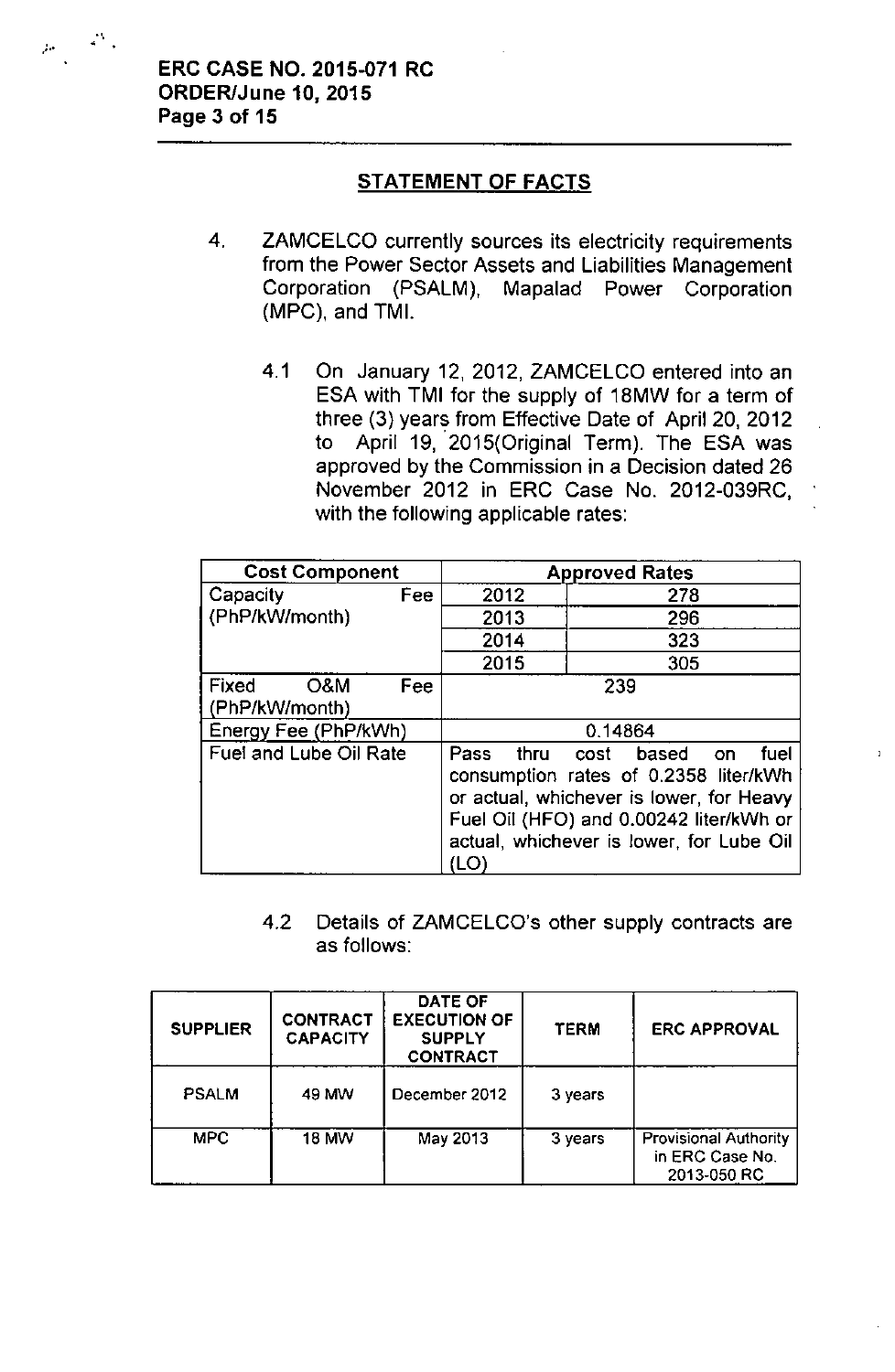$\Sigma_{\rm{in}}$ 

- 5. It is expected that the energy requirements of ZAMCELCO's customers will significantly increase **in** the next few years as demonstrated by ZAMCELCO's Distribution Development Plan ("DDP"), which is hereto attached as Annex "G";
- 6. The expiration of the Contract for the Supply of Electric Energy with PSALM in 2015, as well as the projected increase in the energy requirements of ZAMCELCO's customers will result in a shortage of the energy available to it and its customers;
	- 7. On March 27, 2015, ZAMCELCO and TMI executed the Supplement Agreement extending the term of the ESA for an additional period of three (3) years from the expiration of the term (Additional Term) and stipulating the rights and obligations of the Parties during the Additional Term, which shall be under the same terms and conditions of the ESA, subject to the following:

## **SALIENT PROVISIONS OF THE ESA AS SUPPLEMENTED BY THE SUPPLEMENT AGREEMENT**

8. **Additional** Term. The Supplement to the ESA provides that the ESA shall remain in force for an additional period of three (3) years from the expiration of the Original Term, commencing on April 20, 2015 and shall terminate on April 20 , 2018 unless either Party sends a written notice of pre-termination to the other Party at least sixty (60) days prior to the end of each contract year. The Supplement to the ESA further provides that, in the event ZAMCELCO enters into an energy supply agreement with Therma South, Inc. (TSI) for the supply of power from the latter's coal-fired power plant, the ESA may be terminated effective on the Effective Operations Date defined in said energy supply agreement. If the Operations Effective Date of the power plant of TSI has not yet occurred by the end of the Additional Term, the ESA shall be automatically renewed on a year-to-year basis, unless earlier terminated in accordance with the provisions of the ESA. Upon expiration of the Additional Term, and any extension thereof, the Parties may agree to further extend the term of the ESA under the same terms and conditions of the ESA, as amended by the Supplement Agreement;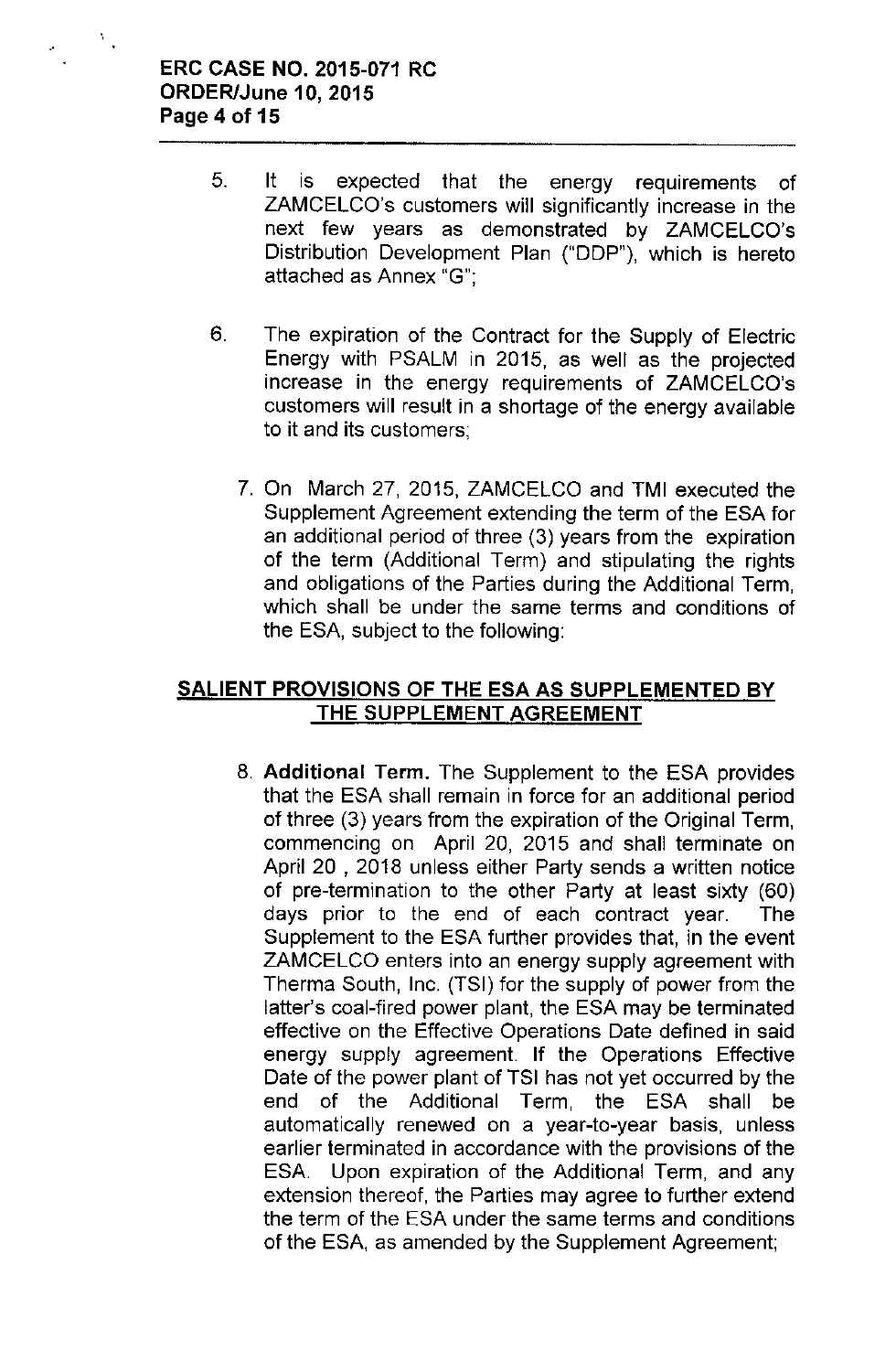$p_{\rm c} = \sigma_{\rm c}$ 

9. Electricity Fees. Beginning on the expiration of the Original Term, the Electricity Fees shall be computed based on the following values:

|             |                | 2013    | 2014    | 2015    | 2016    | 2017    | 2018    |
|-------------|----------------|---------|---------|---------|---------|---------|---------|
| СF          | PhP/kW/mo      | 296     | 323     | 305     | 287     | 268     | 250     |
| <b>FOM</b>  | PhP/kW/mo      | 239     | 314     | 314     | 314     | 314     | 314     |
| EF          | <b>PhP/kWh</b> | 0.14864 | 0.15245 | 0.15245 | 0.15245 | 0.15245 | 0.15245 |
| <b>HFCR</b> | <b>AWh</b>     | 0.23580 | 0.23580 | 0.23580 | 0.23580 | 0.23580 | 0.23580 |
| LOCR        | <b>JkWh</b>    | 0.00240 | 0.00240 | 0.00240 | 0.00240 | 0.00240 | 0.00240 |

9.1 The formula for FC in item 2 (Contract Energy Fee per month) of Schedule III (Contract Energy Fee) of the ESA shall be deemed amended to read as follows:<sup>1</sup>

$$
FC = [CF + (FOM)(IF_f)] BC + \left[ \left( \frac{INS}{12} \right) \frac{BC}{TotalBC} \right]
$$

$$
INS = INS_y - INS_x
$$

Where:

 $INS<sub>v</sub>$  = actual insurance cost for the two barges for the current year

,. '.

- $INS<sub>1</sub> = PhP43.035.782.00$  for the two barges, representing insurance cost included in the FOM
- Total BC= Total Billing Capacity for the two barges under the existing energy supply agreements and existing ancillary service procurement agreements
- 9.2 Hence, the formula for Contract Energy Fee per Month as provided in the ESA shall be:<sup>2</sup>

 $CEF = FC + VC$ 

<sup>1</sup>Supplement Agreement. Section 2.1

<sup>&</sup>lt;sup>2</sup> ESA, Schedule III, Item 2, as amended by the Section 2 of the Supplement Agreement.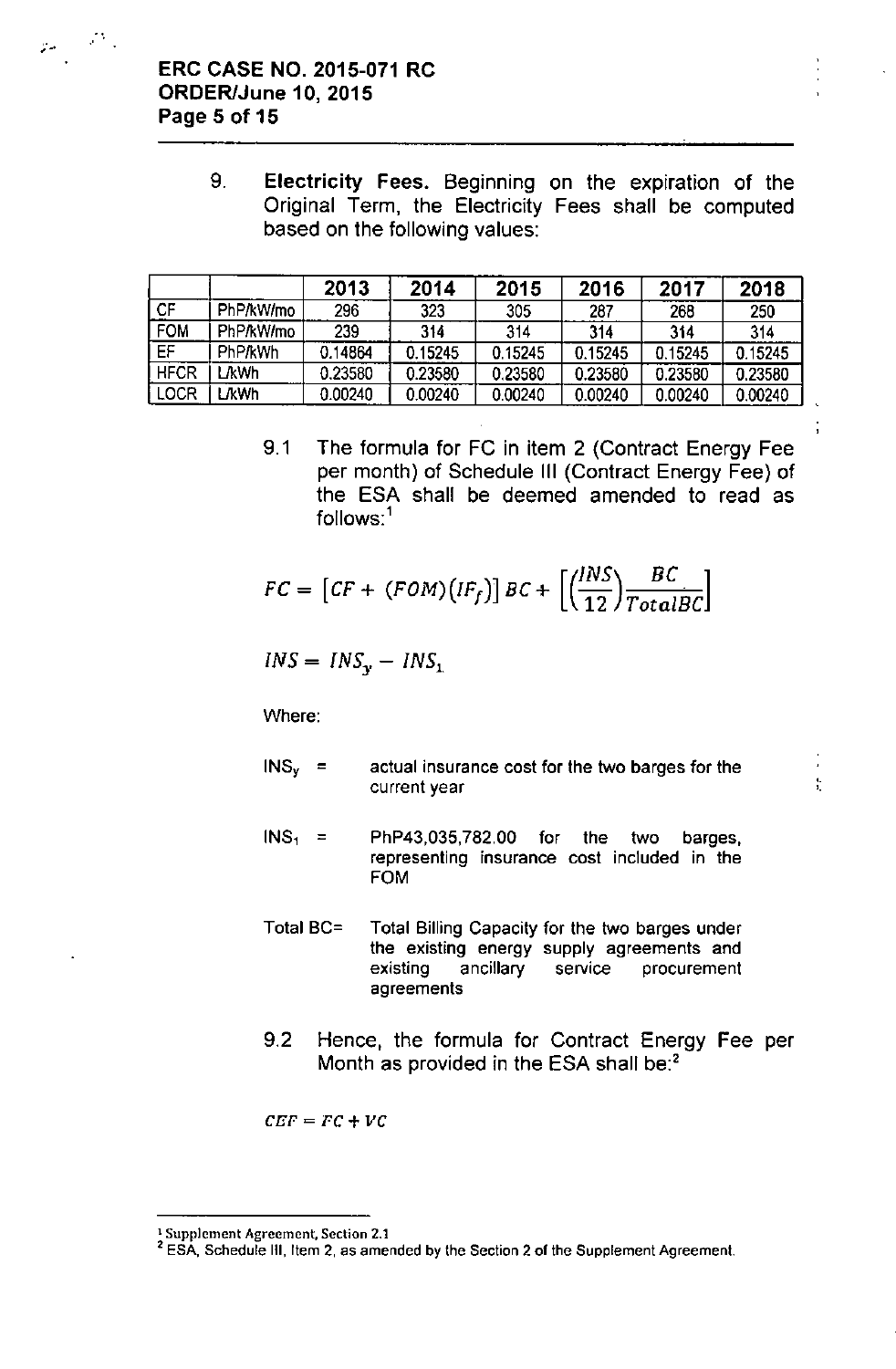$$
FC = [CF + (FOM)(IF_f)] BC + \left[ \left( \frac{INS}{12} \right) \frac{BC}{TotalBC} \right]
$$

 $VC = [(EF)(IF<sub>e</sub>) + FLR]ED<sub>m</sub>$ 

For calendar month  $m = 1, 2, ..., 12$ 

Where:

| <b>CEF</b>      |          | Contract Energy Fee in Php                                                         |  |  |
|-----------------|----------|------------------------------------------------------------------------------------|--|--|
| EF              | $=$      | Energy Fee (before adding the applicable VAT) for<br>the Billing Period in Php/kWh |  |  |
| FC              |          | Fixed charge per month in Pesos                                                    |  |  |
| VC.             | $\equiv$ | Variable charge per month in Pesos                                                 |  |  |
| СF              | $\equiv$ | the Capacity fee in Php/kW/month for the current<br><b>Contract Year</b>           |  |  |
| <b>FOM</b>      | $\equiv$ | Fixed O&M fee in Php/kW/month                                                      |  |  |
| IF <sub>f</sub> | $\equiv$ | Inflation factor for fixed O&M fee                                                 |  |  |
| BC              | $\equiv$ | Billing Capacity in kW or 18,000kW                                                 |  |  |
| <b>INS</b>      | ᆖ        | $INS_{\mathbf{v}}$ - INS <sub>1</sub>                                              |  |  |

Where:

| $INS_{v}$ = | actual insurance cost for the two barges for the<br>current year |
|-------------|------------------------------------------------------------------|
| $INS_1 =$   | PhP43,035,782.00 for the two barges,                             |
|             | representing insurance cost included in the                      |

FOM

**IF<sup>v</sup> ::;;** Inflation factor for Energy Fee

TotalBC= Total Billing Capacity for all Energy Supply Agreements entered into by Supplier which have achieved effectivity date and for the duration of such effectivity, as such terms and conditions are defined under the respective Energy Supply Agreements

 $FLR =$ Fuel oil, lube oil and related fuel rate in PhplkWh

 $ED_m =$ The Sum of the hourly volumes of Contract Energy as found in the Contract Energy Schedule (or as revised by the Parlies or by MSOIMSO RCG) for the Billing Period primarily associated with calendar month  $m$ (for example December 26-January 25 is associated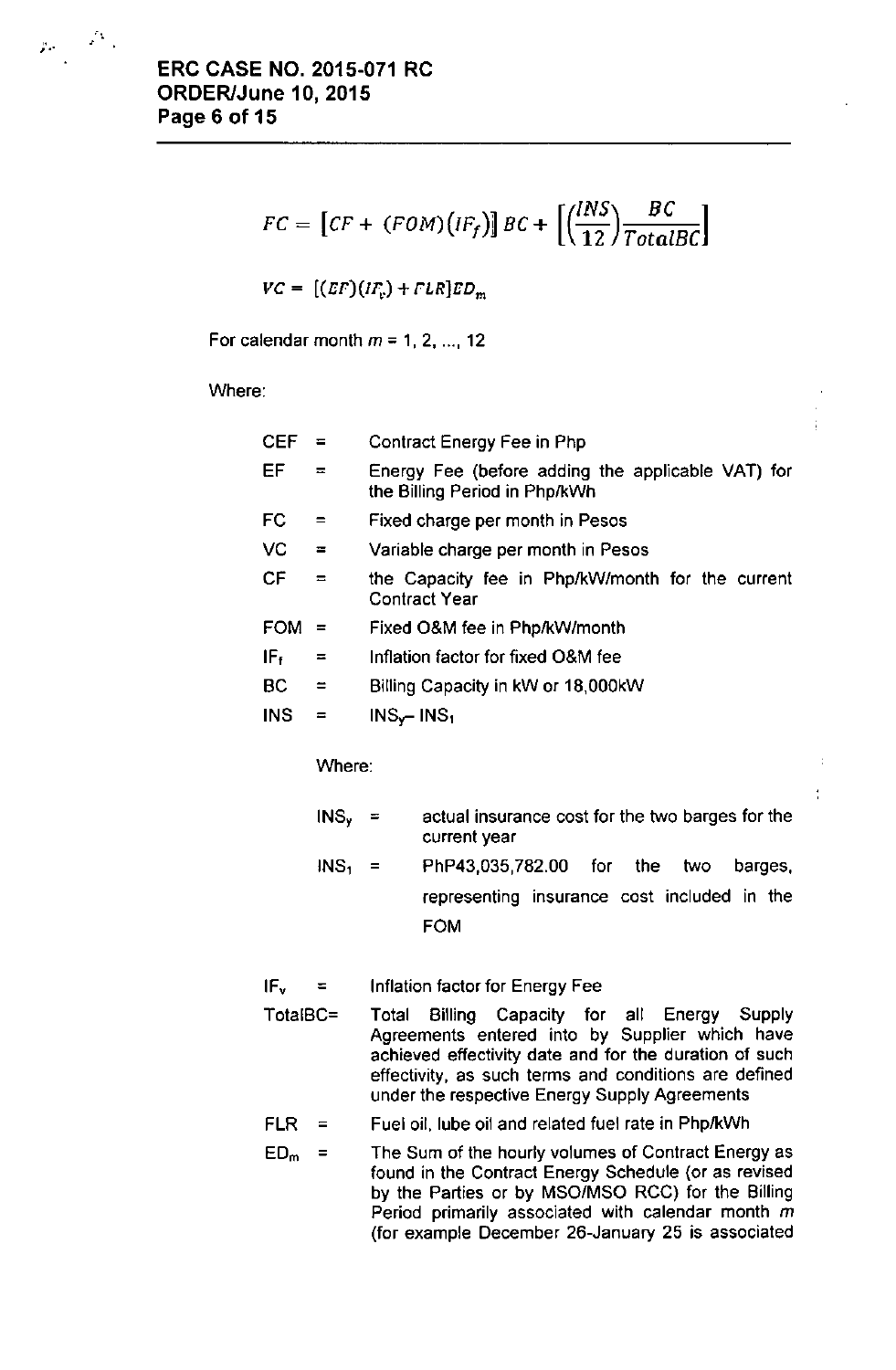$\mu \in \mathcal{P}_\lambda$ 

with January) (and adjusted for transmission losses, if **any, imputed by the transmission service provider if measured at a meter other than the Generator** Metering Point), in kWh

The Fixed Charge ("FC") shall be proportionately adjusted if:

- a. The Contract Energy Delivery days in a Billing Period are less the total number of days in the Billing Period (to adjust to first and last Billing Periods of the ESA); and
- b. The non-delivery days (or fraction thereof) in any Billing Period caused by Allowed Downtime described under Section 8 of the ESA.
	- 9.3 Finally, the base indices in Item 3 (Inflation Factor) of Schedule III (Contract Energy Fee) of the ESA shall be deemed amended to read as follows:<sup>3</sup>

 $PCPI<sub>b</sub>$  = Philippine CPI of 126.4 as of June 2011

 $UCPI<sub>b</sub> = US CPU of 225.722 as of June 2011$ 

 $ECPI<sub>b</sub> = EURO CPI of 113.10 as of June 2011$ 

 $JCPI_b =$  Japan CPI of 99.9 as of June 2011

- 10. Billing Capacity. In the event that TMI is required to reduce its installed capacity in order to remain compliant with Section 45 of the EPIRA, TMI shall have the right to reduce the Billing Capacity of ZAMCELCO to the extent of the reduction required under Section 45 of the EPIRA, provided that, the reduction in the Billing Capacity of ZAMCELCO shall not exceed its pro rata share in the total Billing Capacity of TMI in relation with other offtakers of  $TMI<sup>4</sup>$ ;
- 11, Contract Energy, Under the ESA, TMI shall make available, on a monthly basis, the capacity of 18MW, to be delivered in accordance with the Schedule of Contract of Energy under the ESA;

**<sup>3</sup>Supplement Agreement, Section** 2.3.

**<sup>4</sup> Supplement Agreement, Clause** 2.9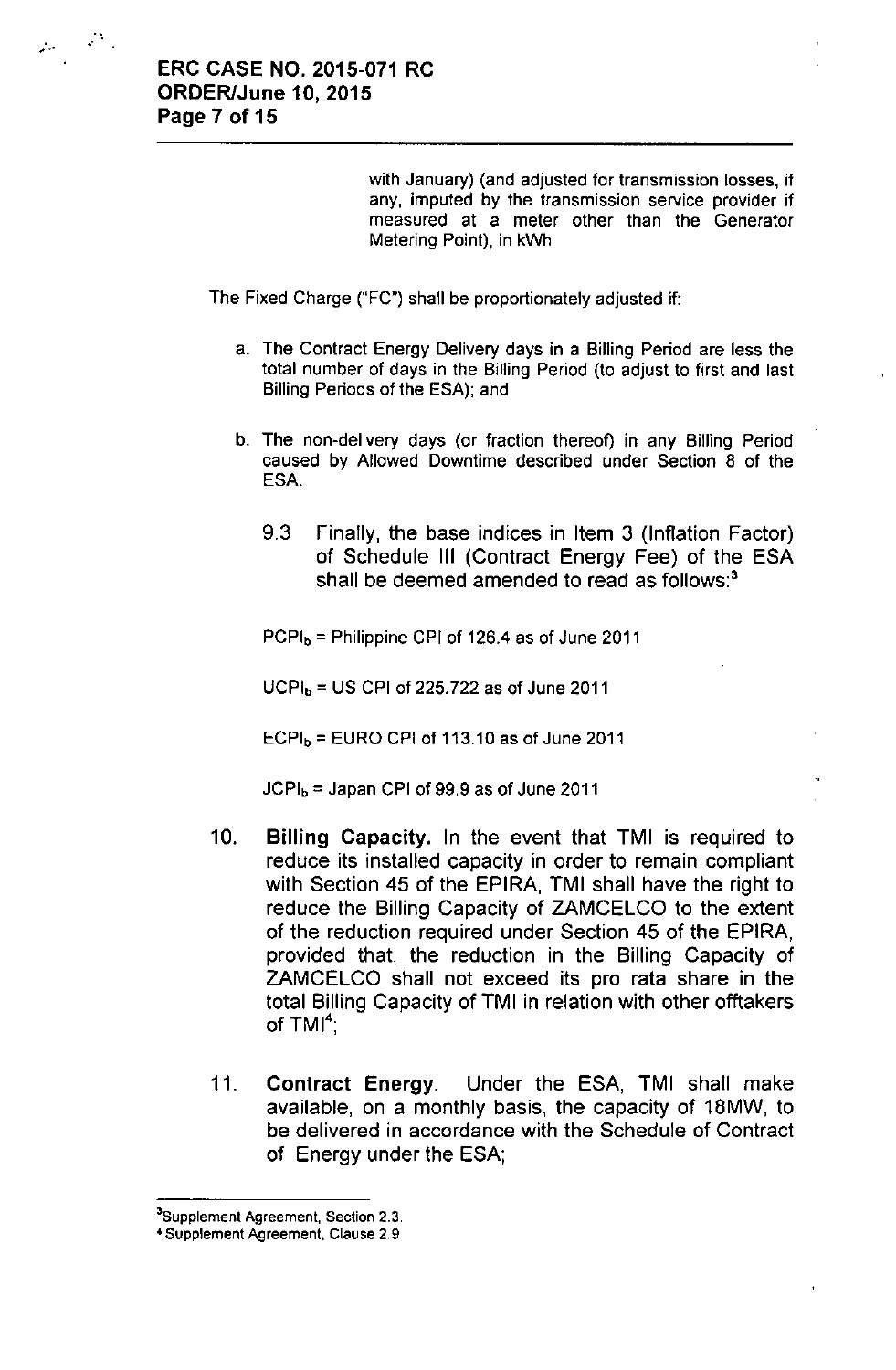$\varphi_{\rm s} \in \mathbb{R}^{N_{\rm s}}$ 

- 12, Additional Energy. TMI may, at its option, make available to ZAMCELCO such energy in excess of the contracted energy for which ZAMCELCO shall be liable to pay the Additional Energy Fee consisting of variable and fixed charges pro-rated for the hours of delivery of the additional energy, subject to annual adjustments. The same formula for the Additional Energy Fee Rate under the ESA shall continue to be in effect;
- 13, Load Curtailment Adjustment. For Contract Energy subject of load curtailment, ZAMCELCO shall pay the Load Curtailment Adjustment in lieu of the Capacity Fee component of the Contract Energy Fee. The same formula for the Load Curtailment Adjustment Rate under the ESA shall continue to be in effect;
- 14, Replacement Energy. TMI has the option but not the obligation to source replacement or alternative supply from its own back-up facility and/or any third party to supply all or part of the Contract Energy;
- 15, Security Deposit. No later than thirty (30) days before the commencement of the second  $(2<sup>nd</sup>)$  Contract Year and every year thereafter, ZAMCELCO shall provide TMI a Renewal Security Deposit in the form of a Standby Letter of Credit in an amount equivalent to the estimated average one (1) month Invoice projected for the next twelve (12) months as agreed by TMI and ZAMCELCO or, in case of disagreement, in an amount equal to the highest Invoice issued by TMI to ZAMCELCO in the twelve (12) months immediately preceding the commencement of such Contract Year;'
- 16. Application Costs. The Supplement Agreement provides that ZAMCELCO shall bear the costs of all filing fees, costs of publication, legal fees and similar costs arising from the preparation and filing of the instant application;
- 17, The extension of the Contract Term under the Supplement Agreement and the implementation thereof will redound to the benefit of ZAMCELCO's consumers

**<sup>5</sup>ESA, Clause** 6.1.2, **as amended by Section 2.4 of the Supplemental Agreement.**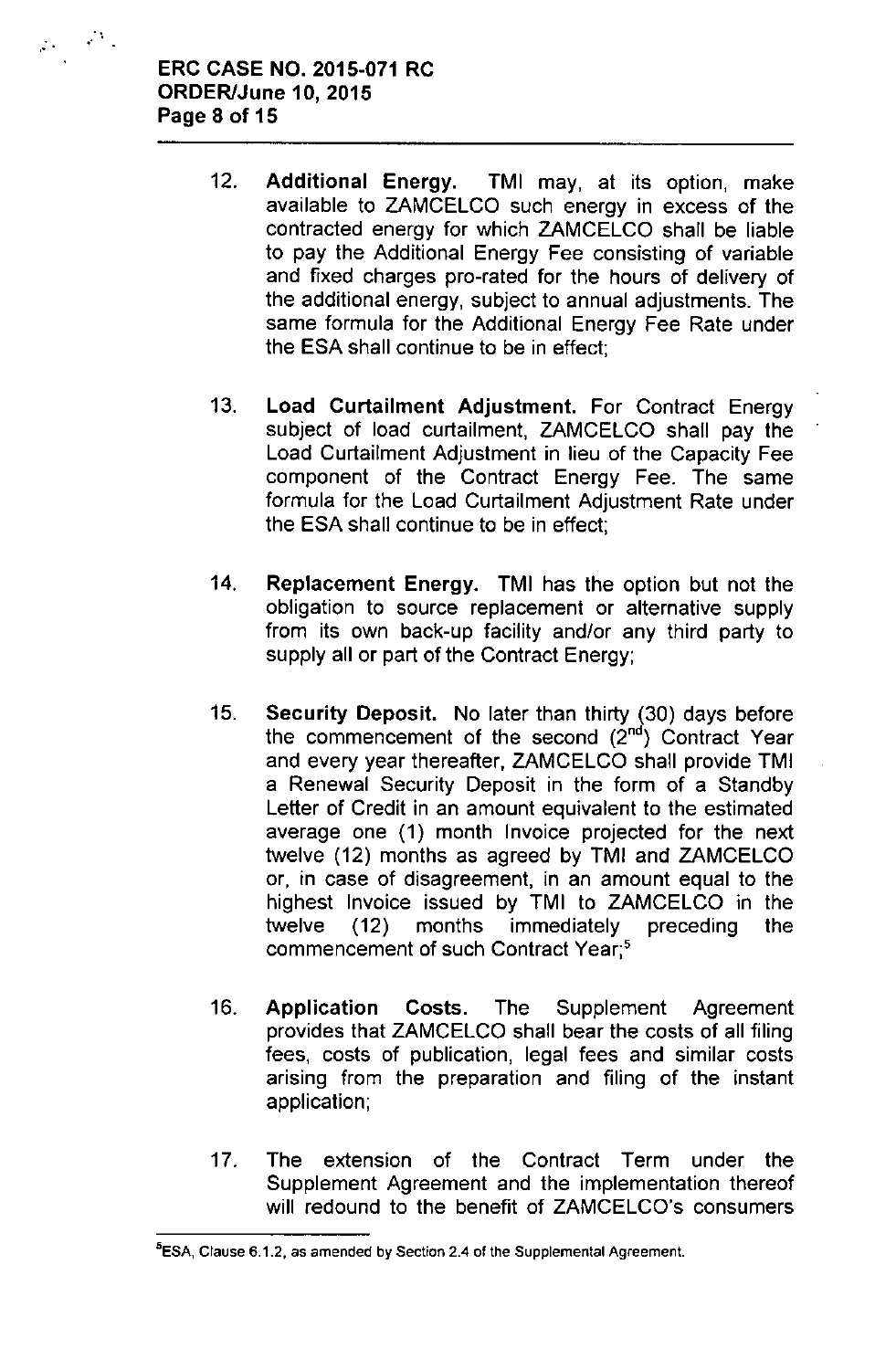$\varphi_{\lambda}=\varphi_{\lambda}^{\lambda}$  .

which may otherwise be forced to bear the cost of 18MW purchased from the Interim Mindanao Electricity Market (IMEM) or to suffer a corresponding amount of brownouts. In undertaking the extension of the ESA under the Supplement to the ESA, ZAMCELCO seeks to comply with its obligation of providing stable and continuous power supply, pursuant to the Department Circular No. DC 2012-03-004 dated March 19, 2012 of the Department of Energy (DOE);

### **SUBMISSIONS**

- 18. In support of the instant application and in compliance with Rule 20 (B) of the ERC Rules of Practice and Procedure, it submits the following additional documents:
	- a. Board of Investments (BOI) Certificate of Registration of TMI (Annex "H" of the joint application);
	- b. Environmental Compliance Certificate (ECC) issued by the Department of Environment and Natural Resources (DENR) to TMI (Annex "I" of the joint application);
	- c. Certification by the National Grid Corporation of the Philippines (NGCP) (Annex "J" of the joint application);
	- d. Certificate of Compliance (COC) issued by the Energy Regulatory Commission (ERG) to TMI (Annex "K" of the joint application);
	- e. Relevant Technical and Economic Characteristics of TMl's Power Barges (Annex "L" of the joint application);
	- f. Sources of Funds/Financial Plans (Annex "M" of the joint application);
	- g. Purchased Power Rate (Annex "N" of the joint application);
	- h. Cash Flow (Annex "0" of the joint application);
	- i. Financial Model (Annex "P");
	- j. Fuel Procurement Process of TMI (Annex "Q" of the joint application);
	- k. Transmission Service Agreement (TSA) between ZAMCELCO and NGCP (Annex "R" of the joint application);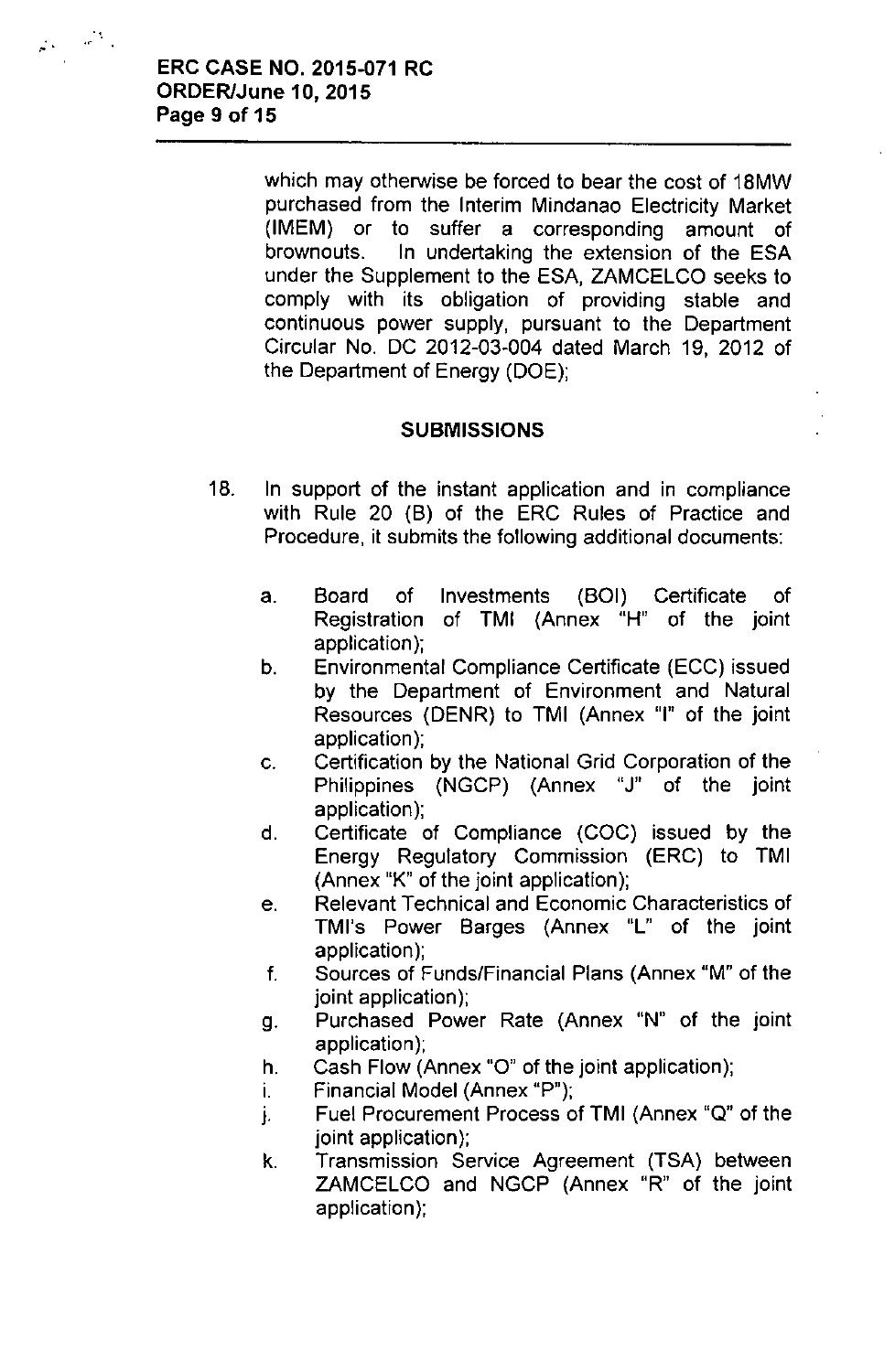#### ERC CASE NO. 2015-071 RC ORDER/June 10, 2015 Page 10 of 15

'.

- I. Certification from the PSALM of the insufficiency of its supply to meet ZAMCELCO's requirements (Annex "S" of the joint application); and
- m. Procurement Process of ZAMCELCO (Annex "T" of the joint application);
- 19. In further compliance with the requirements of the Commission, they considered several scenarios and derived a Rate Impact Simulation based on the said scenarios, which is attached to the joint application as Annex "U" and may be summarized as follows:

| Year | <b>Scenario</b><br>without TMI*<br>PhP/kWh | <b>Scenario with TMI</b><br>PhP/kWh | Increase/<br>(Decrease)<br>PhP/kWh |
|------|--------------------------------------------|-------------------------------------|------------------------------------|
| 2015 | 6.3439                                     | 5.0650                              | (1.2789)                           |
| 2016 | 6.3041                                     | 5.0463                              | (1.2578)                           |
| 2017 | 6.4386                                     | 4.6889                              | (1.7497)                           |
| 2018 | 6.3522                                     | 5.2185                              | (1.1337)                           |

\*The calculation assumes that the deficit will be augmented through modular gensets.

 $\mathbf{I}$ 

### MOTIONS FOR PROVISIONAL AUTHORITY AND CONFIDENTIAL TREATMENT OF INFORMATION

- 20. They move for the issuance of a provisional approval of the ESA, as amended by the Supplement Agreement, pending trial on the merits thereof, upon the following reasons:
	- a. Mindanao Power Crisis. The power shortage in Mindanao has remained a critical problem for ZAMCELCO which continues to suffer rotating brownouts in the grid. A bilateral agreement, such as the Supplement Agreement, will significantly aid ZAMCELCO in minimizing or even eliminating the rotating brownouts in its franchise area which has had a debilitating impact upon the local economy;
	- b. Insufficiency of NPCIPSALM Supply. The reduction of the NPC/PSALM CSEE capacity from ZAMCELCO's portfolio renders imperative a bilateral supply contract to answer for the equivalent capacity, lest ZAMCELCO be compelled to resort to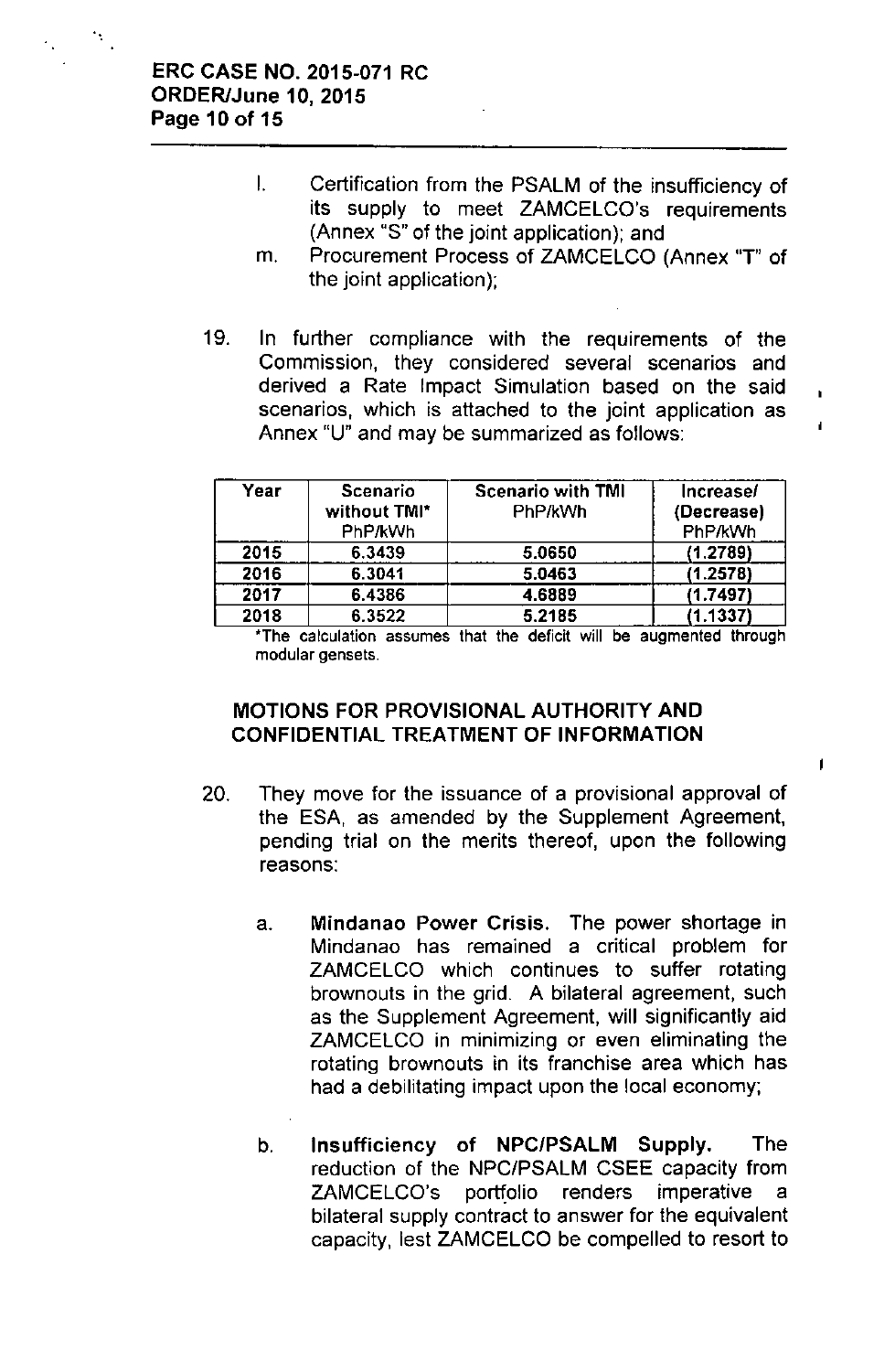the unpredictable and expectedly higher prices in the IMEM or worse, be curtailed for insufficient contracted capacity; and

- c. Continuing Demand Growth. As illustrated in its DDP, ZAMCELCO is expecting a growth in the total demand of its end-users so that, coupled with reduction of the NPC/PSALM capacity, there is a wide supply gap that urgently needs to be filled. Without the Supplement Agreement, ZAMCELCO will be incapable of satisfying the electricity requirements of its end-users who must be forced to suffer brownouts resulting from its curtailment;
- 21. Considering the foregoing, they request the Commission for the provisional approval of the ESA, as amended by the Supplement Agreement to enable ZAMCELCO to draw under the said agreement. This will avoid the power interruptions which have caused irreversible losses upon economic productivity within its franchise area. The Affidavit in support of the prayer for the issuance of Provisional Authority is attached to the joint application as Annex "V";
- 22. Under Section 13 of the ESA, each Party undertook to keep in strict confidence and not to disclose to any third party any and all Confidential Information of the other Party;
- 23. Under Rule 4 of the ERC Rules, the Commission may, upon request of a party and determination of the existence of conditions which would warrant such remedy, treat certain information submitted to it as confidential. Pursuant to its undertaking, ZAMCELCO **and TMI move that Annexes "M"**, **"N"**, **"0"**, **"P"**I **and "Q"** not be disclosed and be treated as confidential documents in accordance with Rule 4 of the ERC Rules and accordingly, not be disclosed to persons other than the officers and staff of the Commission, as necessary. These documents contain certain non-public information, data and calculations involving business operations and financial trade secrets reflecting TMI's investment and business calculations;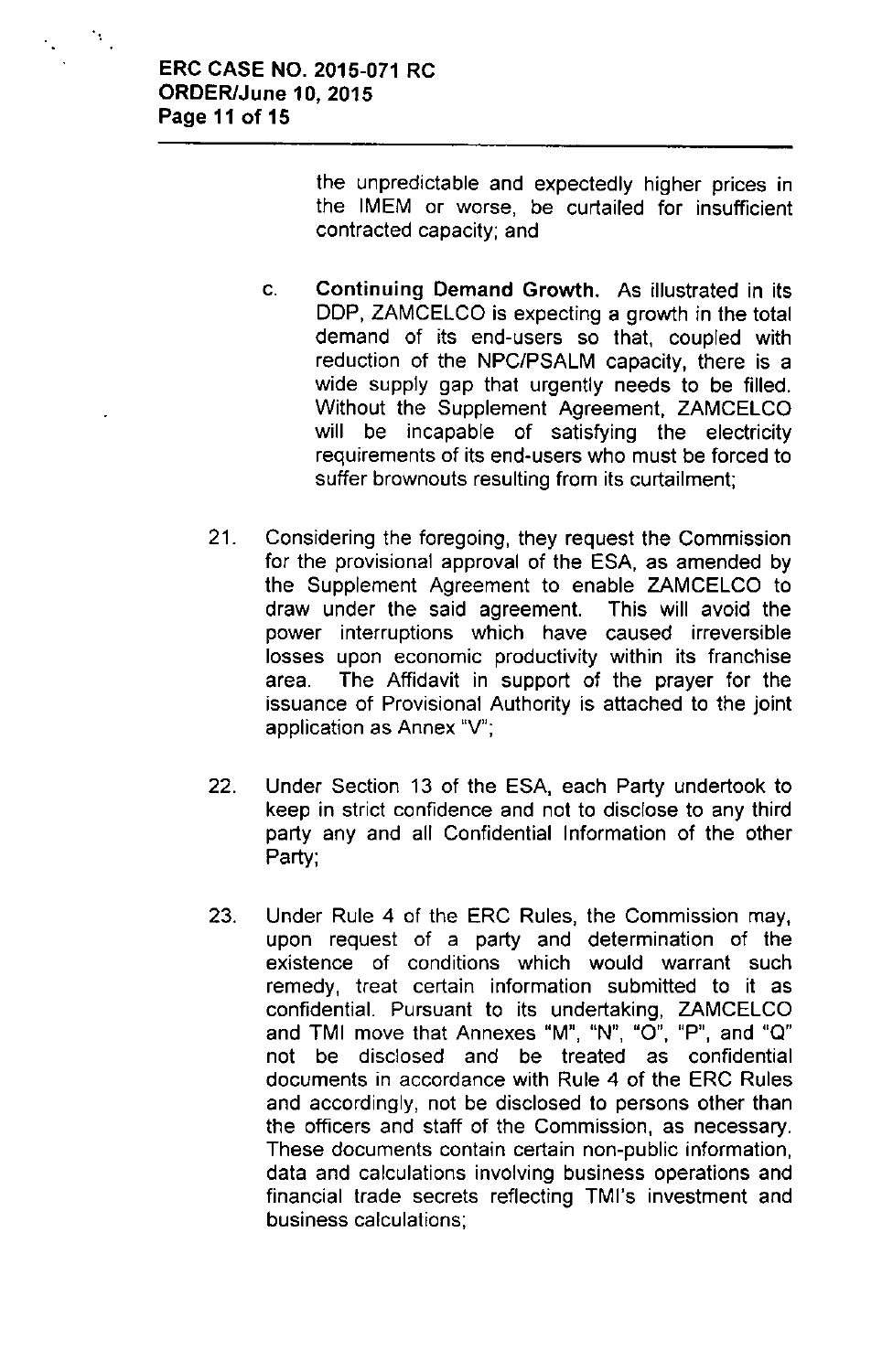$\mathcal{N}_\mathrm{c}$ 

- 24. They submitted one (1) copy of Annexes "M", "N", "0", "P" and "Q" in a sealed envelope, with the envelope and each page of the document stamped with the word "Confidential'", and
- 25. They pray that the Commission:
	- a. **Issue an Order treating Annexes "Mil** , **"N"**, **"0"**, **uP"** and "Q" and the information contained therein as confidential, directing their non-disclosure to persons other than the officers and staff of the Commission, pursuant to Rule 4 of the ERC Rules, and prescribing the guidelines for the protection thereof;
	- b. Pending trial on the merits, provisionally approve the ESA, as supplemented by the Supplement Agreement, effective April 20, 2015; and
	- c. After trial on the merits, approve with finality the ESA, as supplemented by the Supplement Agreement, including the rates, Security Deposit and Application Costs which shall be for the account of ZAMCELCO.

Finding the said joint application to be sufficient in form and in substance with the required fees having been paid, the same is hereby set for jurisdictional hearing, pre-trial conference, expository presentation and evidentiary hearing on July 8, 2015 (Wednesday) at nine 0' clock in the morning (9:00 A.M.) at the ERC Mindanao Field Office, Mintrade Building, Monteverde Avenue corner Sales St., Davao City (in view of the current peace and order situation in Mindanao).

ZAMCELCO and TMI are hereby directed to cause the publication of the attached Notice of Public Hearing, at their own expense, twice (2x) for two (2) successive weeks in two (2) newspapers of general circulation in the Philippines, with the date of the last publication to be made not later than ten (10) days before the date of the scheduled initial hearing. They are also directed to inform the consumers within ZAMCELCO's franchise area, by any other means available and appropriate, of the filing of the instant joint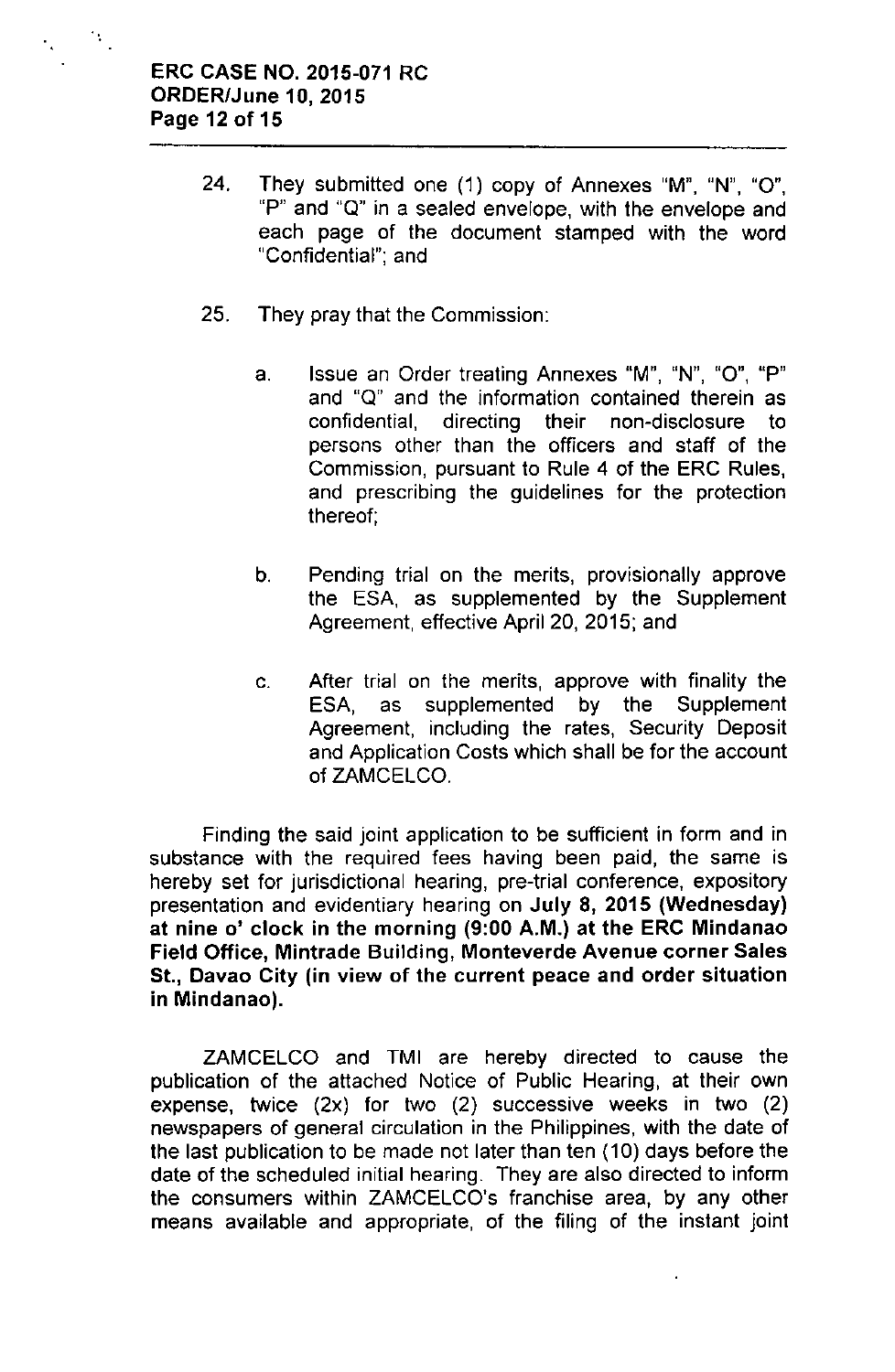### ERC CASE NO. 2015-071 RC ORDER/June 10, 2015 Page 13 of 15

 $\mathcal{G}_{\mathcal{S}}=\mathcal{F}_{\mathcal{S}}^{\mathcal{S}}$  ,

application, its reasons therefor, and of the scheduled hearing thereon.

Let copies of the joint application, this Order and the attached Notice of Public Hearing be furnished the Office of the Solicitor General (OSG), the Commission on Audit (COA), and the Committees on Energy of both Houses of Congress. They are hereby requested, if they so desire, to send their duly authorized representatives at the scheduled hearing.

Likewise, let copies of this Order and the attached Notice of Public Hearing be furnished the Office of the Mayor of Zamboanga City for appropriate posting thereof on its bulletin board.

ZAMCElCO and TMI are hereby directed to furnish all those making requests therefor with copies of the joint application and its attachments, subject to reimbursement of reasonable photocopying costs.

On the date of the initial hearing, ZAMCElCO and TMI must submit to the Commission their written Compliance with the jurisdictional requirements attaching therewith, methodically arranged and duly marked, the evidences on the actual posting and publication of the Notice of Public Hearing consisting of certifications issued to that effect, signed by the aforementioned Mayor or his duly authorized representative, bearing the seal of his office, and the affidavits of the Editors or Business Managers of the newspapers where the said Notice of Public Hearing were published together with the complete issues of the said newspapers, and such other proofs of compliance with the requirements of the Commission.

ZAMCElCO, TMI and all other interested parties are directed to submit, at least five (5) days before the date of initial hearing and pretrial conference, their respective Pre-trial Briefs containing, among others:

- (a) a summary of admitted facts and proposed stipulation of facts;
- (b) the issues to be tried or resolved;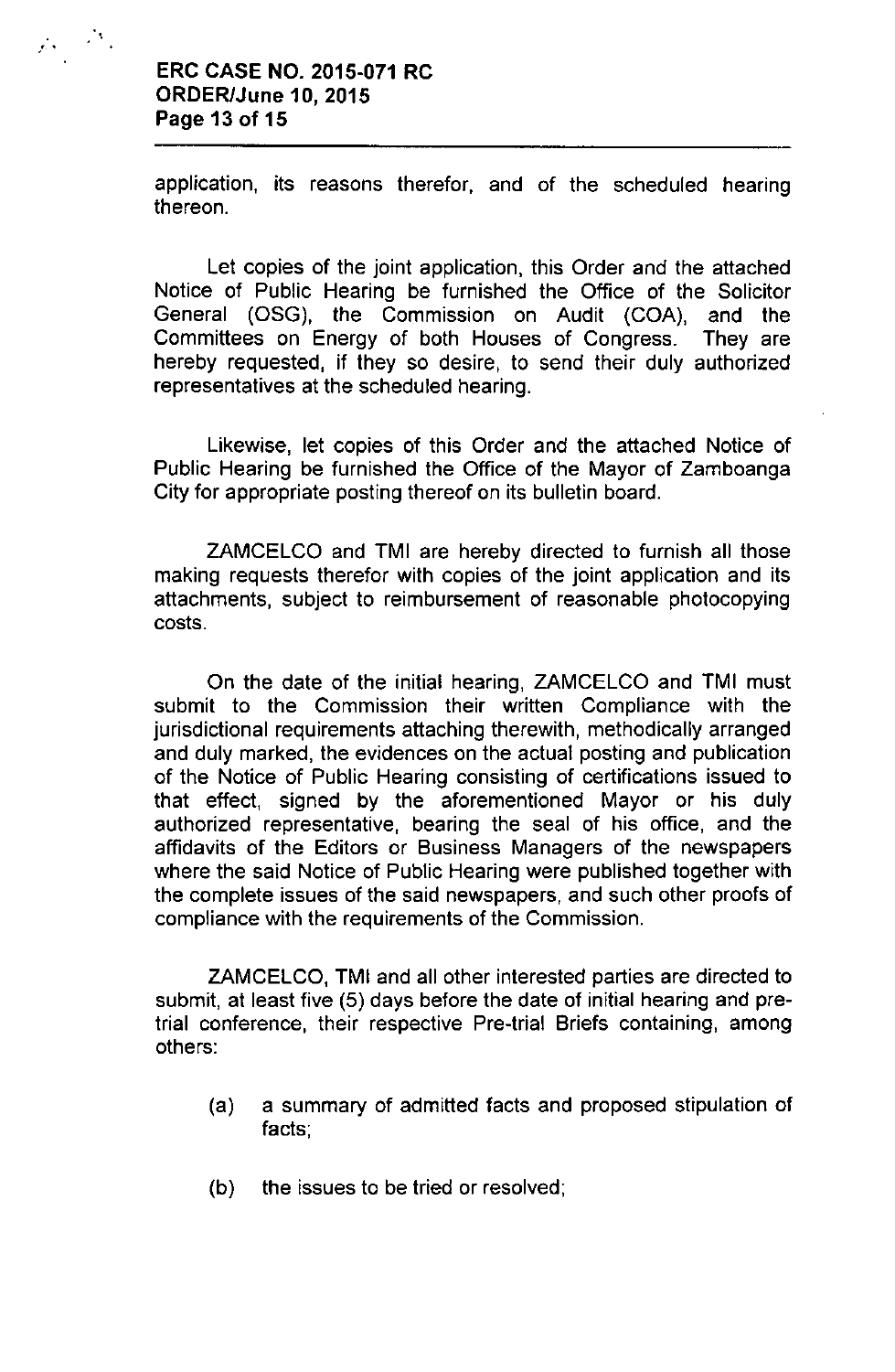

 $\mathcal{A}_{\mathcal{A}}$ 

- (c) the documents or exhibits to be presented, stating the purposes thereof and proposed markings therefor; and
- (d) the number and names of the witnesses, with their written testimonies in an individual affidavit form, to be attached to the Pre-trial Brief.

Failure of ZAMCELCO and TMI to submit the required Pre-Trial Brief and Judicial Affidavits of their witnesses within the prescribed period shall be a ground for cancellation of the scheduled hearing, and the resetting of which shall be six (6) months from said date of cancellation.

As part of the pre-trial conference, ZAMCELCO and TMI must also be prepared to make an expository presentation of their joint application, aided by whatever communication medium that they may deem appropriate for the purpose, in order to put in plain words and explain, for the benefit of the consumers and other concerned parties, what the joint application is all about and the reasons and justifications being cited in support thereof.

### SO ORDERED.

Pasig City, June 10, 2015.

FOR AND BY AUTHORITY OF THE COMMISSION:

*~ ~~ It{~* ZENAIDA G. CRUZ-DUCU<sup>.</sup> Chairperson  $\mu$  4